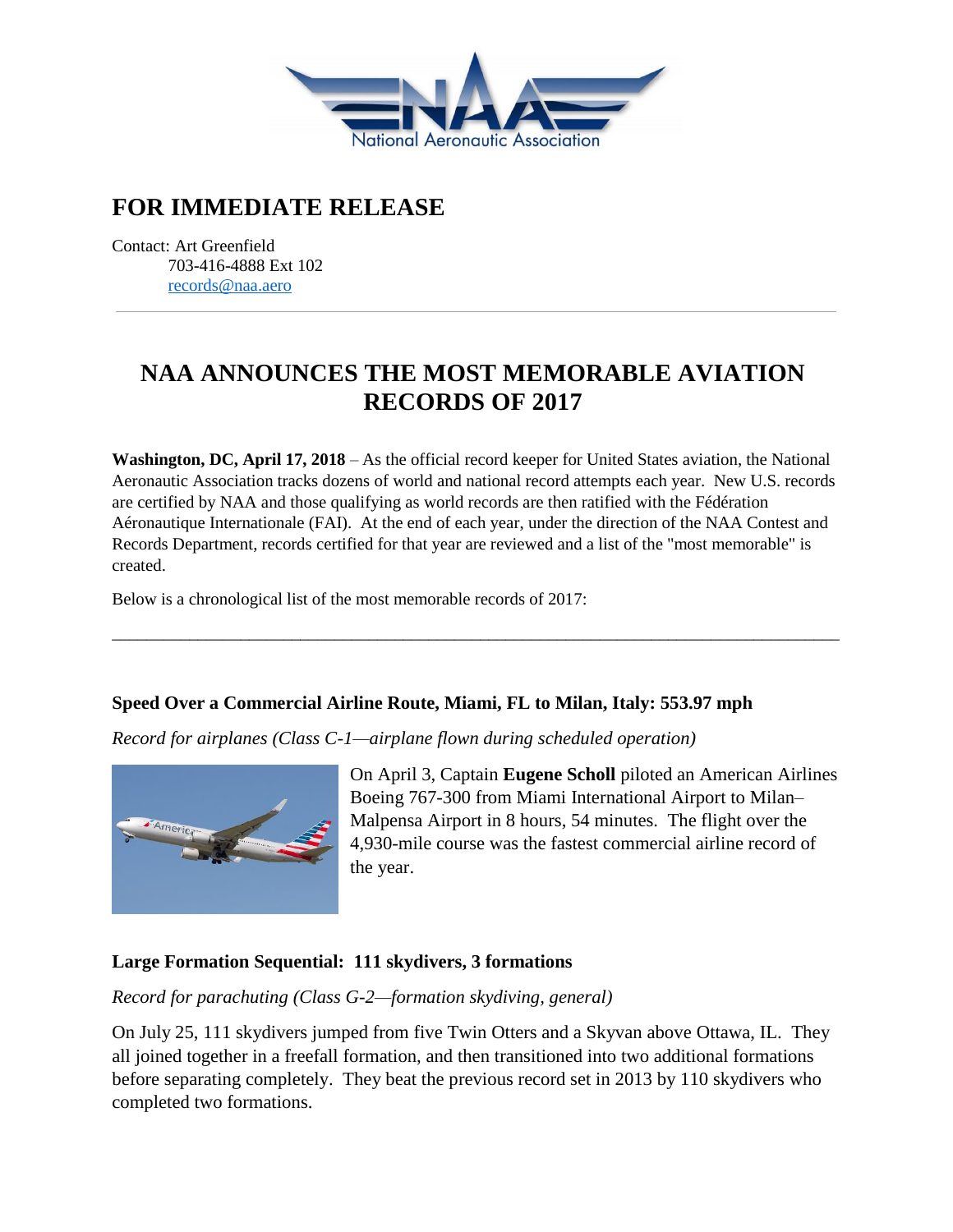#### **Distance Goal and Return: 139.32 mi**

#### *Record for model aircraft (Class F5S—radio control airplane, electric motor with rechargeable current)*

On July 28, **Gary Fogel** hand launched his model aircraft near Nevada's Great Basin National park. He and his team then followed it in a car heading south along Highway 93 to the declared turnpoint in Pioche, NV, reversed course, and then returned to the start location for landing. The 8-pound model—constructed of carbon fiber, Kevlar, and balsa—has a 12-foot wingspan and is powered by lithium-ion batteries. The flight broke the previous record of 99 miles set in 2007.

#### **Speed Over a 15-25 km Course: 147.20 mph**

*Record for unmanned aerial vehicles (Class U-2.b, Group I—autonomously controlled, internal combustion or jet engine UAV weighing 11 < 110 pounds)*



**The Ohio State University** team launched the Avanti JetCat UAS from Kelleys Island in Lake Erie on August 30. The UAS immediately went into autonomous mode and then made two passes over the 15-kilometer course, at an average speed of 147 mph. The JetCat weighed 68 pounds at takeoff, has an 8 foot wingspan, and is equipped with a turbojet engine rated at 40 pounds of thrust.

## **Speed Over a 3 km Course: 531.64 mph**

*Record for airplanes (Class C-1.e, Group I—piston engine airplane weighing 6,614 < 13,228 lbs)*

Flying the Reno Unlimited Racer *Voodoo,* a highly modified North American P-51 Mustang, **Steven Hinton** made a series of four passes over the runway in May, ID, averaging 532 mph. His flight on September 2 beat the previous record of 318 mph set in 2012.

## **Absolute Altitude: 52,221 feet**

*Record for gliders (Class DO—open class, general)*



In Phase II of the ongoing Perlan Project, **Jim Payne** and **Morgan Sandercock** piloted the Perlan 2 glider to new heights in stratospheric mountain waves formed by the Andes mountain range near El Calafate, Argentina. Their flight on September 3 beat the previous record of 50,726 feet set in 2006.